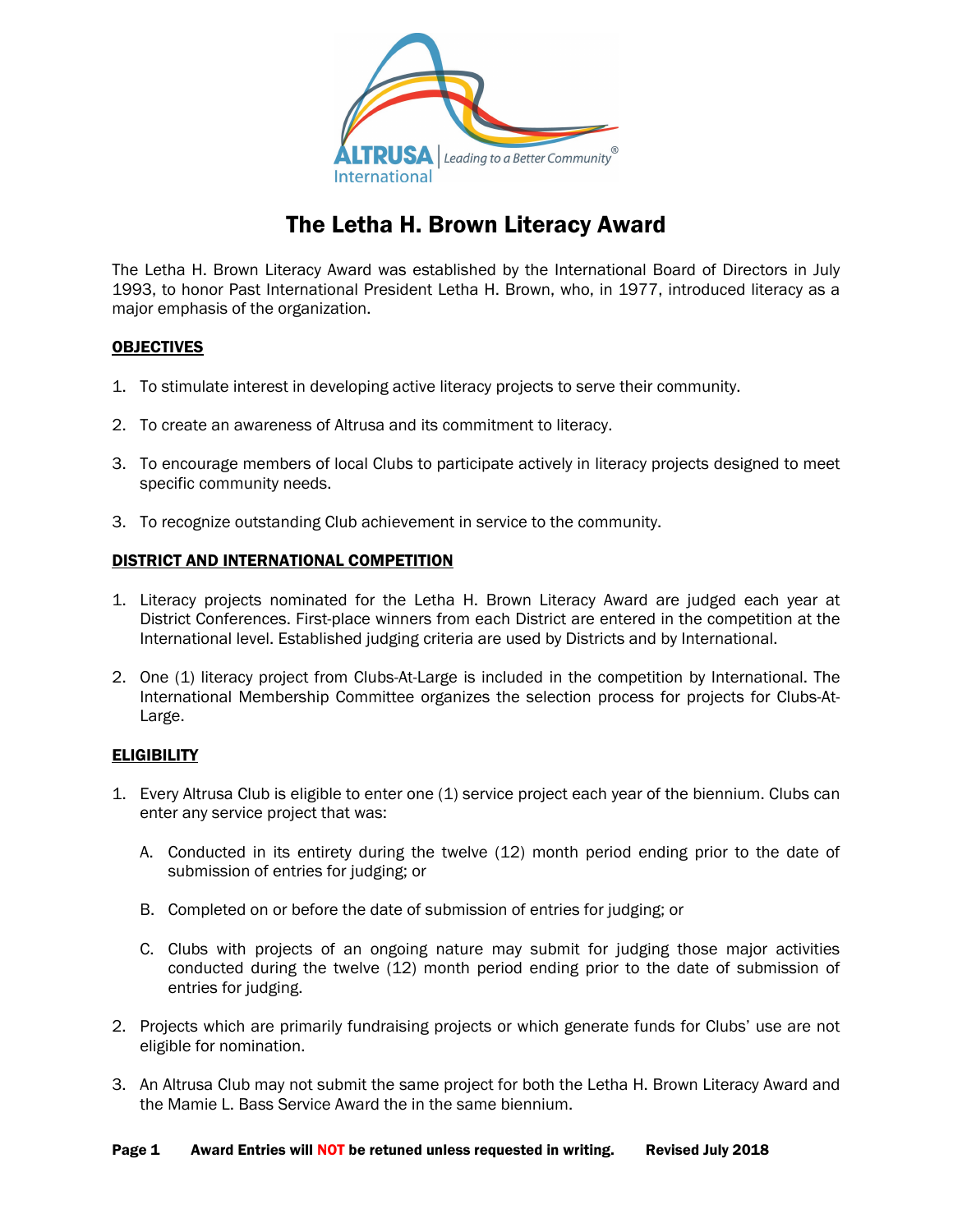### ENTRY PREPARATION

The entry should be completed and submitted as follows:

- 1. All entries should be typed. You may submit the entry in written format or may forward the entry via email or complete the online entry form.
- 2. Covers should be labeled, "Nomination for Letha H. Brown Literacy Award, name of Club, District, and Club year."
- 3. The first page should be the entry form, completed in its entirety.
- 4. The narrative must not exceed 1,000 words, must be typed and on plain white paper or background. In developing the narrative, Clubs should refer to the judging criteria and score sheet. The following questions should be addressed in the narrative to assist judges in evaluating the submission.

### A. *Selection of Project:*

- 1) Describe the aims and objectives of your project:
	- a) What was the purpose of the project?
	- b) What segment of the community was the project designed to help?
	- c) What provisions were made for member participation in carrying out this project?
- 2) Explain why your Club chose the project:
	- a) How was the need for the project determined?
	- b) Was this need being met by any other community group or agency?
	- c) What were the reasons for choosing this project?
	- d) How was the membership involved in the selection of this project?

#### B. *Development and Implementation of the Project:*

- 1) Describe how your project was carried out (proposals, action plans, communication, etc.)
	- a) How was the project structure developed (guidelines, timetables, work assignments, communication, and record keeping)?
	- b) How was each party informed on the progress of the project?
- 2) What resources were required?
	- a) What resources and fundraising were needed for the project?
- 3) How was the Club membership involved in the project?
	- a) How were the talents and abilities of Club members utilized?
	- b) What percentage of Club members actively participated in the project?
	- c) How many hours of personal service were contributed by Club members?
- 4) How was the project supported by individuals and/or organizations in the community?
	- a) What was the extent of participation or support by individuals and/or organizations in the community?

### C*. Evaluation of the Project:*

- 1) Were the original objectives of the project achieved?
- 2) What was the estimated number of people who were helped by the project?
- 3) What were the benefits to the community?
- 4) Did the project promote community awareness of Altrusa?
- 5) Supplementary information should not exceed six pages. Where more than 6 pages are provided the judges will only consider the first six pages.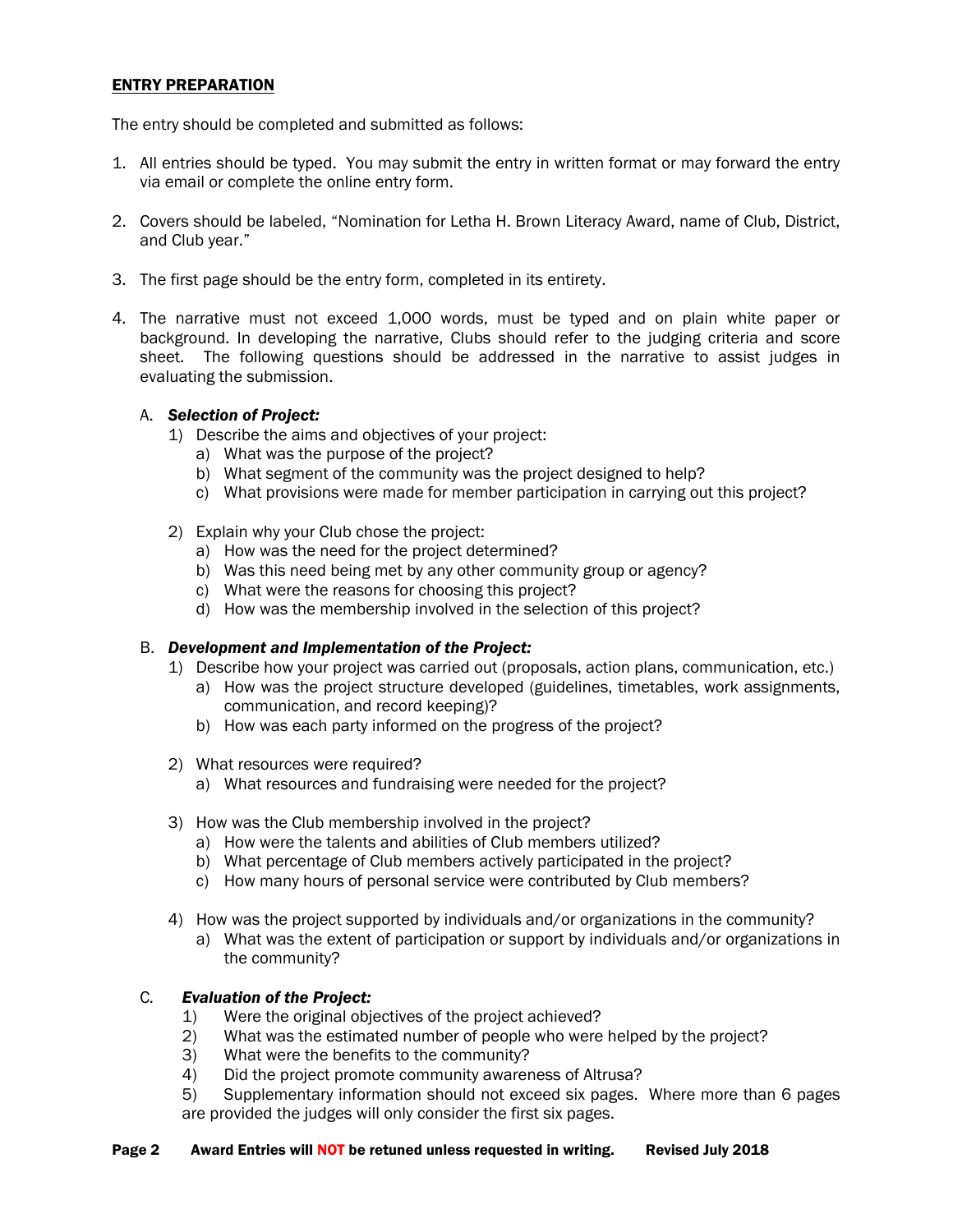### 5. Award Executive Summary/Synopsis:

A 60 word count synopsis of your project is to be provided. The synopsis should provide a brief outline of key aspects of the project This synopsis will not be counted towards the project description word count and will not affect the submission eligibility. The synopsis will be used if your award is selected as a winning entry.

### PROCEDURES FOR SUBMITTING ENTRIES

- 1. Clubs submit entries for the District competition on or before the date established by the District Governor. Entries may be submitted electronically or as a hard copy.
- 2. The winning District entry is forwarded to the International Office by the Governor or their nominee immediately following the close of the District conference.
- 3. The winning entries from the March/April/May District Conferences must reach the International Office no later than June  $1^{st}$  in the Convention year to be considered in the International competition. Late entries shall not be considered for judging.
- 4. The winning entry from Clubs-At-Large for each year of the biennium is forwarded by the International Membership Committee to the International Office and must be received by June 1<sup>st</sup> to be considered in the International competition.

The International Office will acknowledge receipt of each entry to both the District Governor and the president of the winning Club. The International Office will submit all District entries to the International Service Program Development Committee, who will coordinate the judging activities of the International competition.

### JUDGING COMMITTEES

- 1. The District Governor appoints a Chair of the District Letha H. Brown Literacy Award Committee. The Chair selects three (3) prominent members of the general public to serve as judges.
- 2. The International Service Program Development Committee coordinates the International judging activity. The Chair appoints three (3) prominent members of the general public to serve as judges.

### JUDGING CRITERIA AND SCORE SHEET

- 1. The judges may disqualify any entry for any rules violation.
- 2. In evaluating entries, the judges place primary importance on the written narrative. Substantiating materials are considered only in a supplementary perspective. Only the first six pages of supplementary materials will be considered by judges. Any additional pages shall not be considered.
- 3. The amount of funds spent on an activity is not a major criteria in selecting award winners.
- 4. In determining award winners, the judges consider how the Club selected, developed, implemented and evaluated the service project. The questions which follow are what the judges use to evaluate the components of Club projects. Each entry is evaluated on its own merits and not as compared with other entries. A Club should use the information in the preceding entry preparation section, judging criteria and score sheet as a guideline in preparing its entry.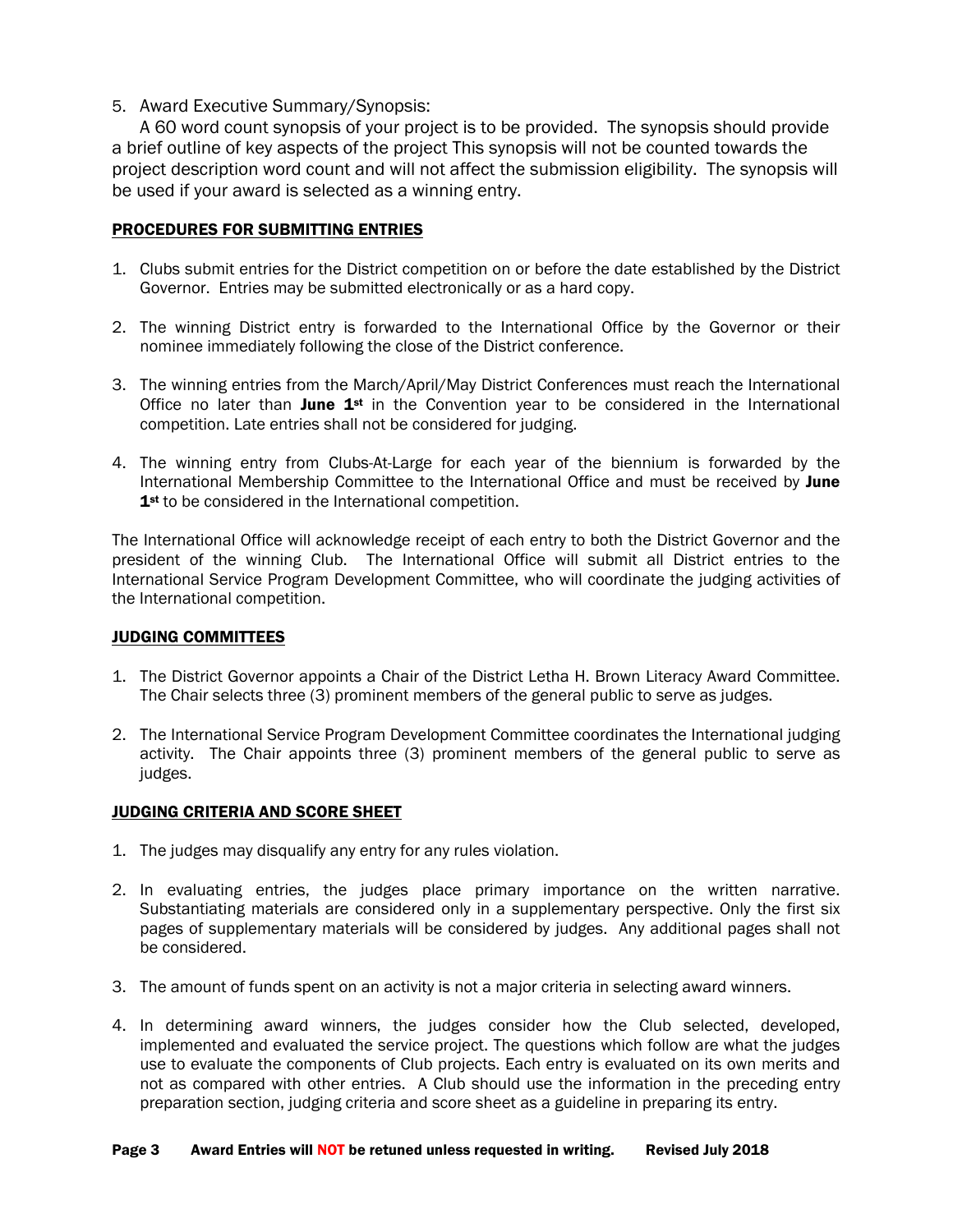# The Letha H. Brown Literacy Award

### **Judging Criteria and Score Sheet**

### I. Selection of Project (20 points)

- A. Describe the aims and objectives of your project.
- B. Explain why your Club chose the project.

Maximum Points: 20 Points Earned:

### II. Development and Implementation of the Project (60 points)

- A. Describe how your project was carried out (proposals, action plans, communication, etc.).
- B. What resources were required?
- C. How was the Club membership involved in the project?
- D. How was the project supported by individuals and/or organizations in the community?

Maximum Points: 60 Points Earned:

### III. Evaluation of the Project (20 points)

- A. Were the original objectives of the project achieved?
- B. What was the estimated number of people who were helped by the project?
- C. What were the benefits to the community?
- D. Did the project promote community awareness of Altrusa and its commitment to Literacy?

### Maximum Points: 20 **Points** Earned:

Supplementary information should not exceed six pages. Where more than six pages are provided only the first six pages will be considered by the judges.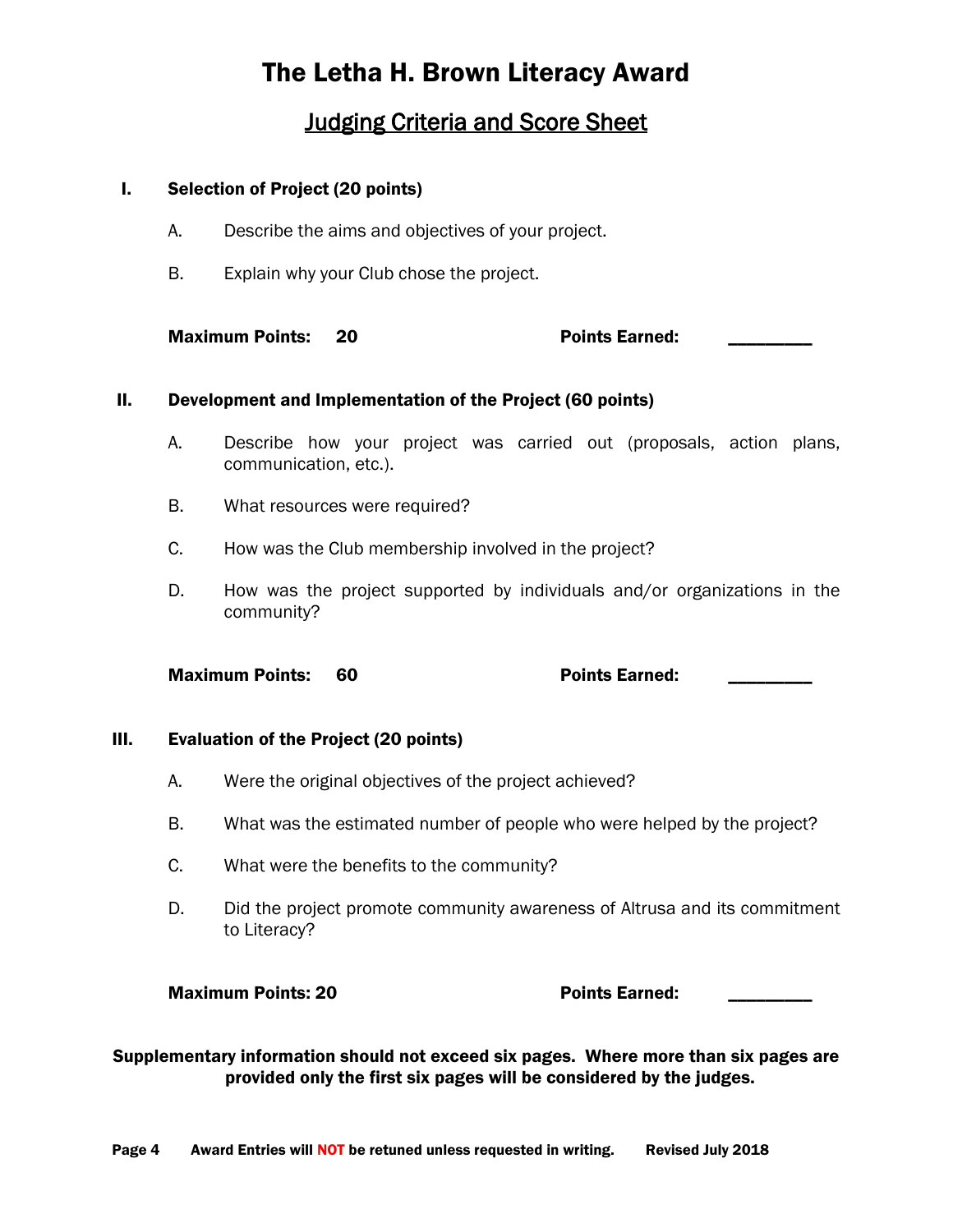#### AWARDS AND AWARD PRESENTATIONS

The names of the winning entries are kept secret until the time of the awards presentation.

*District Awards:* A Certificate of Merit is presented by the District to the First-Place award-winning Club at each District Conference. Runners-up [the number not to exceed three (3)] may be given Honorable Mention.

*International Awards at Conference*: An award of \$100 (U.S. dollars) is presented annually by the International Representative to the winner at District Conference. For Clubs-At-Large, an award of \$100 (U.S. dollars) is given annually to the winning entry. The Altrusa International Foundation provides the funding for the monetary awards at District Conferences.

*International Awards at Convention:* An award of \$500 (U.S. dollars) is presented to the First-Place winner and awards at \$100 (U.S. dollars) are given to the Clubs winning First and Second-Place Honorable Mentions. The Altrusa International Foundation provides the funding for the monetary awards at the Altrusa International Convention.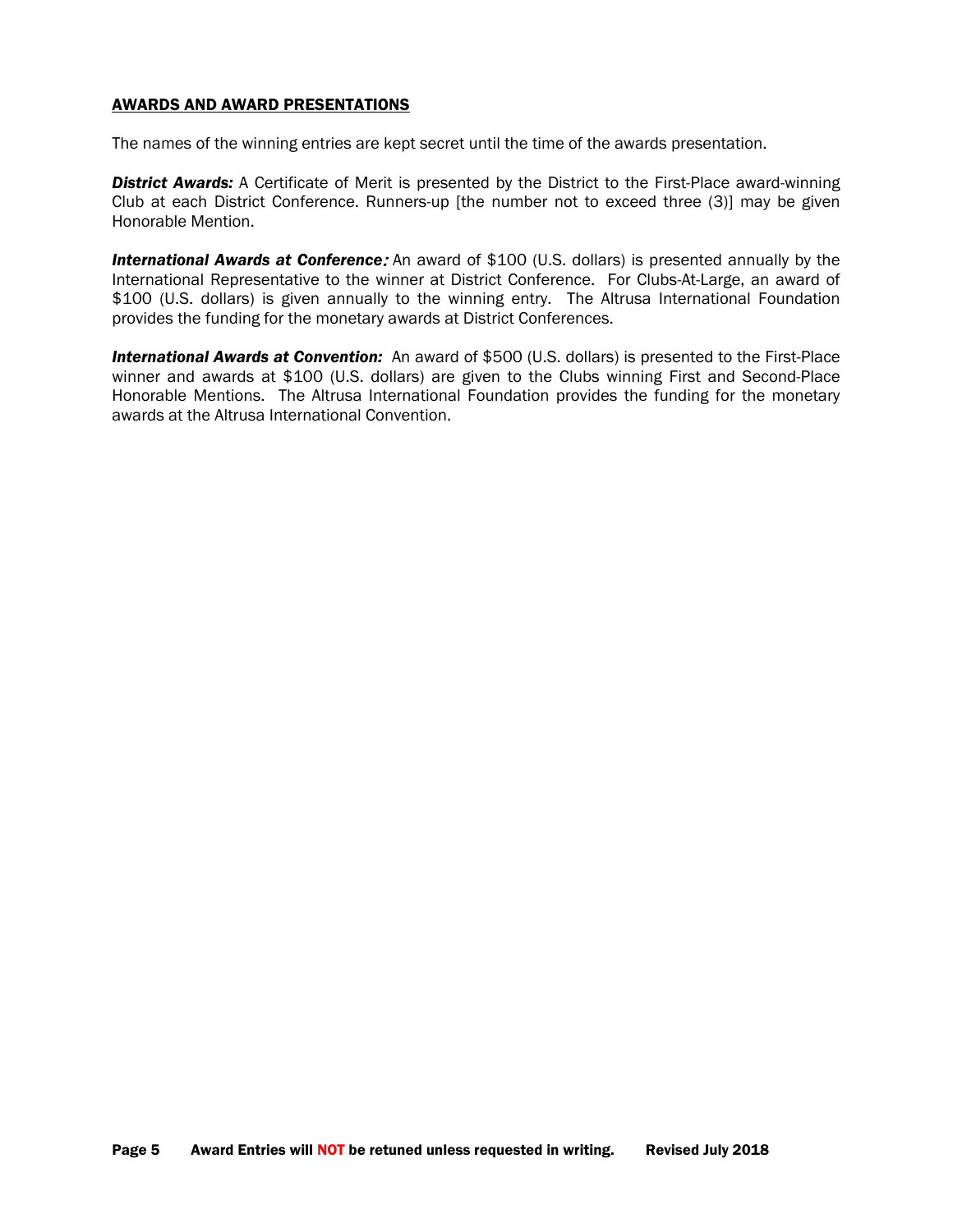# **Sample Title Page**

Name of Project

Nomination for Letha H. Brown Literacy Award

**Date** 

Name of Altrusa Club Mailing Address/Street Address City, State/Province, Zip/Postal Code **Country** 

**District**